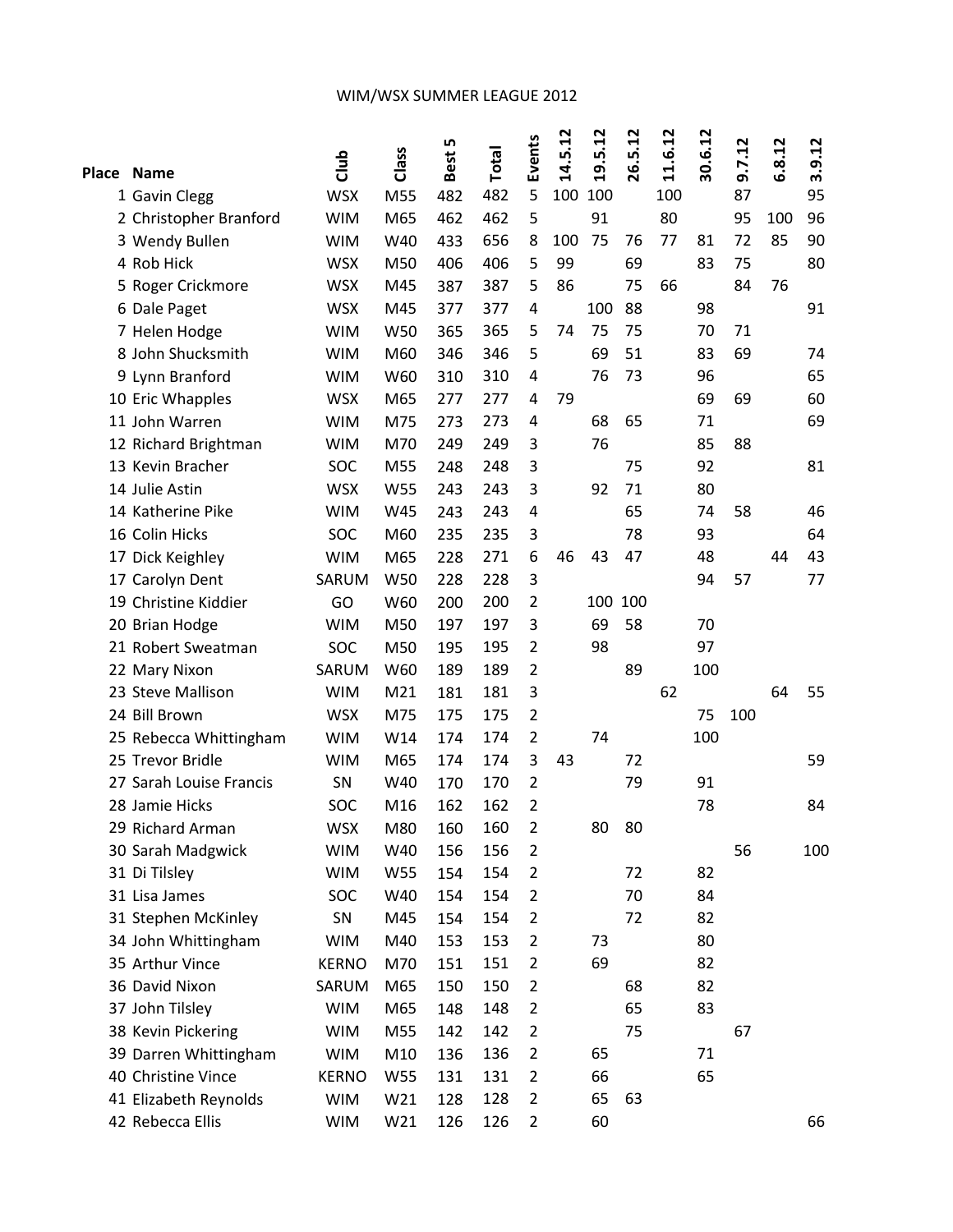| 43 Claire Hodge            | <b>WIM</b>   | W20 | 121 | 121 | $\overline{2}$ |    |     |     | 58  | 63 |    |
|----------------------------|--------------|-----|-----|-----|----------------|----|-----|-----|-----|----|----|
| 44 Tamer Bereiki           | <b>IND</b>   | M18 | 111 | 111 | $\overline{2}$ |    |     | 53  | 58  |    |    |
| 45 Richard Thornton        | SARUM        | M65 | 107 | 107 | $\overline{2}$ |    | 52  |     |     |    | 55 |
| 46 Alan Hooper             | <b>WSX</b>   | M65 | 101 | 101 | $\overline{2}$ |    |     |     | 47  |    | 54 |
| 47 Zac Hudd                | <b>BOK</b>   | M12 | 100 | 100 | $\mathbf{1}$   |    | 100 |     |     |    |    |
| 48 Abi Weeds               | <b>SLOW</b>  | W35 | 100 | 100 | $\mathbf{1}$   |    |     | 100 |     |    |    |
| 48 Anthony Pawley          | ROT          | M21 | 100 | 100 | $\mathbf{1}$   |    |     | 100 |     |    |    |
| 48 Arthur Brooke           | <b>WSX</b>   | M10 | 100 | 100 | $\mathbf 1$    |    |     | 100 |     |    |    |
| 48 Beverley Appleton       | <b>BAOC</b>  | W50 | 100 | 100 | $\mathbf{1}$   |    |     |     | 100 |    |    |
| 48 Geoff Ellis             | <b>RAFO</b>  | M35 | 100 | 100 | $\mathbf{1}$   |    |     | 100 |     |    |    |
| 48 James Crawford          | GO           | M55 | 100 | 100 | $\mathbf{1}$   |    |     | 100 |     |    |    |
| 48 Joe Hudd                | <b>BOK</b>   | M10 | 100 | 100 | $\mathbf{1}$   |    | 100 |     |     |    |    |
| 48 Paul Gebbett            | <b>BOK</b>   | M40 | 100 | 100 | 1              |    |     |     | 100 |    |    |
| 48 Vikki Crawford          | <b>WIM</b>   | W70 | 100 | 100 | $\mathbf 1$    |    |     | 100 |     |    |    |
| 57 Alex Blomquist          | <b>BAOC</b>  | M60 | 99  | 99  | $\mathbf{1}$   |    |     |     | 99  |    |    |
| 58 Rebecca Womersley       | <b>WIM</b>   | W12 | 98  | 98  | $\mathbf{1}$   |    |     |     | 98  |    |    |
| 59 David Jukes             | <b>BKO</b>   | M60 | 96  | 96  | $\mathbf{1}$   |    |     |     | 96  |    |    |
| 60 Mike Hampton            | OD           | M65 | 95  | 95  | $\mathbf{1}$   |    | 95  |     |     |    |    |
| 60 Peter Jones             | SN           | M55 | 95  | 95  | 1              |    |     |     | 95  |    |    |
| 60 Rob Parkinson           | <b>DEVON</b> | M55 | 95  | 95  | $\mathbf 1$    |    | 95  |     |     |    |    |
| 60 Tamsin Horsler          | <b>WIM</b>   | W45 | 95  | 95  | $\mathbf{1}$   |    | 95  |     |     |    |    |
| 64 Andrew Graham           | <b>BKO</b>   | M55 | 94  | 94  | $\mathbf 1$    |    | 94  |     |     |    |    |
| 65 Madeleine Bridle        | <b>WSX</b>   | W60 | 93  | 93  | $\overline{2}$ |    |     |     | 67  |    | 26 |
| 65 Oliver Tonge            | <b>BOK</b>   | M10 | 93  | 93  | $\mathbf{1}$   |    | 93  |     |     |    |    |
| 67 Dan Findlay-Robinson    | <b>SLOW</b>  | M21 | 92  | 92  | 1              |    |     |     | 92  |    |    |
| 68 Charles Bromley-Gardner | <b>BAOC</b>  | M50 | 91  | 91  | $\mathbf{1}$   |    |     | 91  |     |    |    |
| 68 Ian Ditchfield          | MV           | M55 | 91  | 91  | $\mathbf{1}$   |    |     | 91  |     |    |    |
| 68 Matthias Mahr           | <b>SLOW</b>  | M35 | 91  | 91  | 1              |    |     | 91  |     |    |    |
| 68 Mike Derbyshire         | <b>BAOC</b>  | M55 | 91  | 91  | $\mathbf{1}$   |    |     | 91  |     |    |    |
| 72 Mark Burley             | <b>BOK</b>   | M21 | 89  | 89  | 1              |    |     |     | 89  |    |    |
| 72 Tony Burton             | MV           | M45 | 89  | 89  | 1              |    |     | 89  |     |    |    |
| 74 Robin Smith             | SOC          | M60 | 87  | 87  | 1              |    |     | 87  |     |    |    |
| 74 Ted McDonald            | MV           | M65 | 87  | 87  | 1              |    |     |     | 87  |    |    |
| 74 Harry Butt              | SARUM        | M16 | 87  | 87  | 1              |    |     |     |     |    | 87 |
| 77 Lucy Vincent            | <b>IND</b>   | W21 | 86  | 86  | 1              |    |     | 86  |     |    |    |
| 77 Paul Fox                | SN           | M50 | 86  | 86  | 1              |    |     |     | 86  |    |    |
| 79 John Duffield           | <b>CHIG</b>  | M65 | 85  | 85  | 1              |    |     | 85  |     |    |    |
| 79 Steven Horsler          | <b>WIM</b>   | M45 | 85  | 85  | 1              |    | 85  |     |     |    |    |
| 81 Craig Blackford         | <b>BADO</b>  | M40 | 84  | 84  | $\mathbf 1$    |    |     |     | 84  |    |    |
| 81 Ian Sayer               | <b>WSX</b>   | M60 | 84  | 84  | $\mathbf 1$    |    |     |     |     |    | 84 |
| 81 Karen French            | <b>WIM</b>   | W45 | 84  | 84  | $\mathbf{1}$   |    |     | 84  |     |    |    |
| 81 Robert Finch            | SOC          | M20 | 84  | 84  | $\mathbf 1$    |    |     |     | 84  |    |    |
| 85 Alastair Dunlop         | <b>CLYDE</b> | M35 | 83  | 83  | $\mathbf{1}$   |    |     |     | 83  |    |    |
| 85 Jayne Sales             | <b>SLOW</b>  | W21 | 83  | 83  | 1              |    |     |     | 83  |    |    |
| 85 Ruth Rhodes             | SO           | W70 | 83  | 83  | $\mathbf 1$    |    | 83  |     |     |    |    |
| 88 Aimee Peters            | <b>WIM</b>   | W18 | 82  | 82  | $\mathbf{1}$   | 82 |     |     |     |    |    |
| 88 Katherine Hodge         | <b>WIM</b>   | W18 | 82  | 82  | $\mathbf{1}$   | 82 |     |     |     |    |    |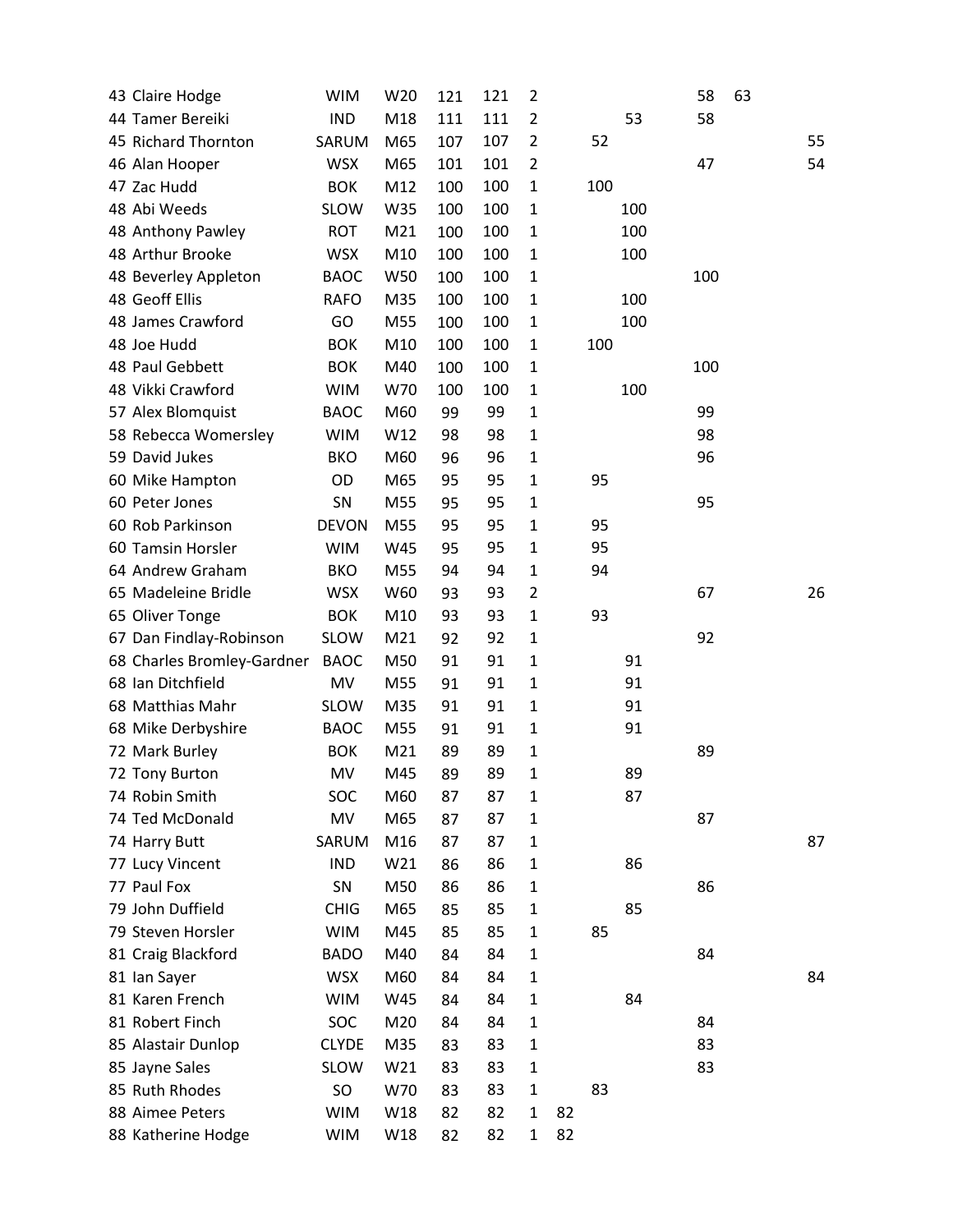| 88 Steve Brockbank      | <b>DFOK</b>     | M60 | 82 | 82 | 1            |    |    | 82 |    |    |    |
|-------------------------|-----------------|-----|----|----|--------------|----|----|----|----|----|----|
| 91 Carolyn Moon         | MV              | W45 | 81 | 81 | 1            |    |    | 81 |    |    |    |
| 91 John Cook            | <b>WSX</b>      | M55 | 81 | 81 | 1            |    |    | 81 |    |    |    |
| 91 Mike Frizzell        | <b>BADO</b>     | M50 | 81 | 81 | 1            |    |    | 81 |    |    |    |
| 94 Andrew McNally       | <b>WIM</b>      | M35 | 80 | 80 | 1            |    |    | 80 |    |    |    |
| 94 Noel Smith           | <b>WIM</b>      | M45 | 80 | 80 | $\mathbf{1}$ |    | 80 |    |    |    |    |
| 94 Philip Cooper        | SOC             | M65 | 80 | 80 | 1            |    | 80 |    |    |    |    |
| 94 Rob Hick             | <b>WSX</b>      | M50 | 80 | 80 | 1            |    |    |    |    |    | 80 |
| 98 Alan Honey           | <b>BOK</b>      | M50 | 79 | 79 | $\mathbf 1$  |    |    | 79 |    |    |    |
| 98 Liz Cross            | OD              | W40 | 79 | 79 | 1            |    |    |    | 79 |    |    |
| 100 John Symonds        | <b>BOK</b>      | M70 | 78 | 78 | $\mathbf 1$  |    |    |    | 78 |    |    |
| 100 Mike Complin        | <b>BAOC</b>     | M55 | 78 | 78 | $\mathbf{1}$ |    |    |    | 78 |    |    |
| 102 Caroline Gay        | SWOC            | W21 | 77 | 77 | 1            |    |    |    | 77 |    |    |
| 103 Alexander Buck      | SARUM           | M14 | 76 | 76 | $\mathbf 1$  |    | 76 |    |    |    |    |
| 103 Fraser Smith        | <b>WIM</b>      | M14 | 76 | 76 | $\mathbf{1}$ |    | 76 |    |    |    |    |
| 103 Nigel Hoult         | <b>BKO</b>      | M55 | 76 | 76 | 1            |    |    | 76 |    |    |    |
| 103 Vince Roper         | <b>SLOW</b>     | M45 | 76 | 76 | $\mathbf{1}$ |    |    | 76 |    |    |    |
| 107 Charlotte Thornton  | SARUM           | W65 | 75 | 75 | $\mathbf{1}$ |    | 75 |    |    |    |    |
| 108 Jenn Hudd           | <b>BOK</b>      | W45 | 74 | 74 | 1            |    | 74 |    |    |    |    |
| 108 Jeremy Tonge        | <b>BOK</b>      | M40 | 74 | 74 | $\mathbf{1}$ |    | 74 |    |    |    |    |
| 108 Kathryn Heppinstall | <b>IND</b>      | W35 | 74 | 74 | $\mathbf{1}$ |    |    |    | 74 |    |    |
| 108 Mark Bentley        | <b>WIM</b>      | M45 | 74 | 74 | $\mathbf 1$  |    |    |    |    | 74 |    |
| 108 Ollie Miller        | <b>ORT REGI</b> | M10 | 74 | 74 | $\mathbf{1}$ |    |    |    | 74 |    |    |
| 108 Sarah Horsler       | <b>WIM</b>      | W12 | 74 | 74 | 1            |    | 74 |    |    |    |    |
| 114 Andrew French       | <b>WIM</b>      | M45 | 73 | 73 | $\mathbf{1}$ |    | 73 |    |    |    |    |
| 114 Christopher Drew    | HH              | M65 | 73 | 73 | $\mathbf{1}$ |    |    | 73 |    |    |    |
| 114 Deborah Blair       | <b>IND</b>      | W10 | 73 | 73 | $\mathbf{1}$ |    | 73 |    |    |    |    |
| 114 Nicola Brooke       | <b>WSX</b>      | W45 | 73 | 73 | $\mathbf{1}$ |    |    | 73 |    |    |    |
| 118 Anthony Walker      | OD              | M45 | 72 | 72 | $\mathbf{1}$ |    |    |    | 72 |    |    |
| 118 Christine King      | <b>BOK</b>      | W60 | 72 | 72 | 1            |    |    | 72 |    |    |    |
| 118 Jose Stanley        | <b>WIM</b>      | W65 | 72 | 72 | 1            |    |    |    |    |    | 72 |
| 118 Stewart Dunlop      | <b>AYROC</b>    | M70 | 72 | 72 | 1            |    |    |    | 72 |    |    |
| 118 Tina Stratford      | <b>WSX</b>      | W40 | 72 | 72 | 1            |    |    |    |    | 72 |    |
| 118 Tom Madgwick        | <b>WIM</b>      | M16 | 72 | 72 | 1            |    |    |    |    |    | 72 |
| 124 Alison Saunders     | HH              | W50 | 71 | 71 | 1            |    |    | 71 |    |    |    |
| 125 Gill Sharp          | SN              | W50 | 70 | 70 | $\mathbf{1}$ |    |    |    | 70 |    |    |
| 125 Jane Blackford      | <b>BADO</b>     | W40 | 70 | 70 | $\mathbf{1}$ |    |    |    | 70 |    |    |
| 125 Paul L'Estrange     | <b>BAOC</b>     | M45 | 70 | 70 | 1            |    |    | 70 |    |    |    |
| 128 Bruno Smith         | <b>WSX</b>      | M45 | 69 | 69 | $\mathbf{1}$ | 69 |    |    |    |    |    |
| 128 Liz Lockton         | <b>WSX</b>      | W50 | 69 | 69 | $\mathbf{1}$ |    |    |    | 69 |    |    |
| 130 Tracy Crickmore     | <b>WSX</b>      | W45 | 68 | 68 | $\mathbf{1}$ | 68 |    |    |    |    |    |
| 131 Elizabeth Horsler   | <b>WIM</b>      | W10 | 67 | 67 | $\mathbf{1}$ |    | 67 |    |    |    |    |
| 131 Jeff Butt           | SARUM           | M45 | 67 | 67 | 1            |    |    |    |    |    | 67 |
| 133 David Bland         | <b>WIM</b>      | M70 | 66 | 66 | $\mathbf{1}$ |    | 66 |    |    |    |    |
| 133 David Saunders      | HH              | M50 | 66 | 66 | $\mathbf{1}$ |    |    | 66 |    |    |    |
| 133 Deborah Mays        | <b>WIM</b>      | W50 | 66 | 66 | $\mathbf{1}$ |    | 66 |    |    |    |    |
| 133 Olwen Rowlands      | SOC             | W21 | 66 | 66 | 1            |    |    | 66 |    |    |    |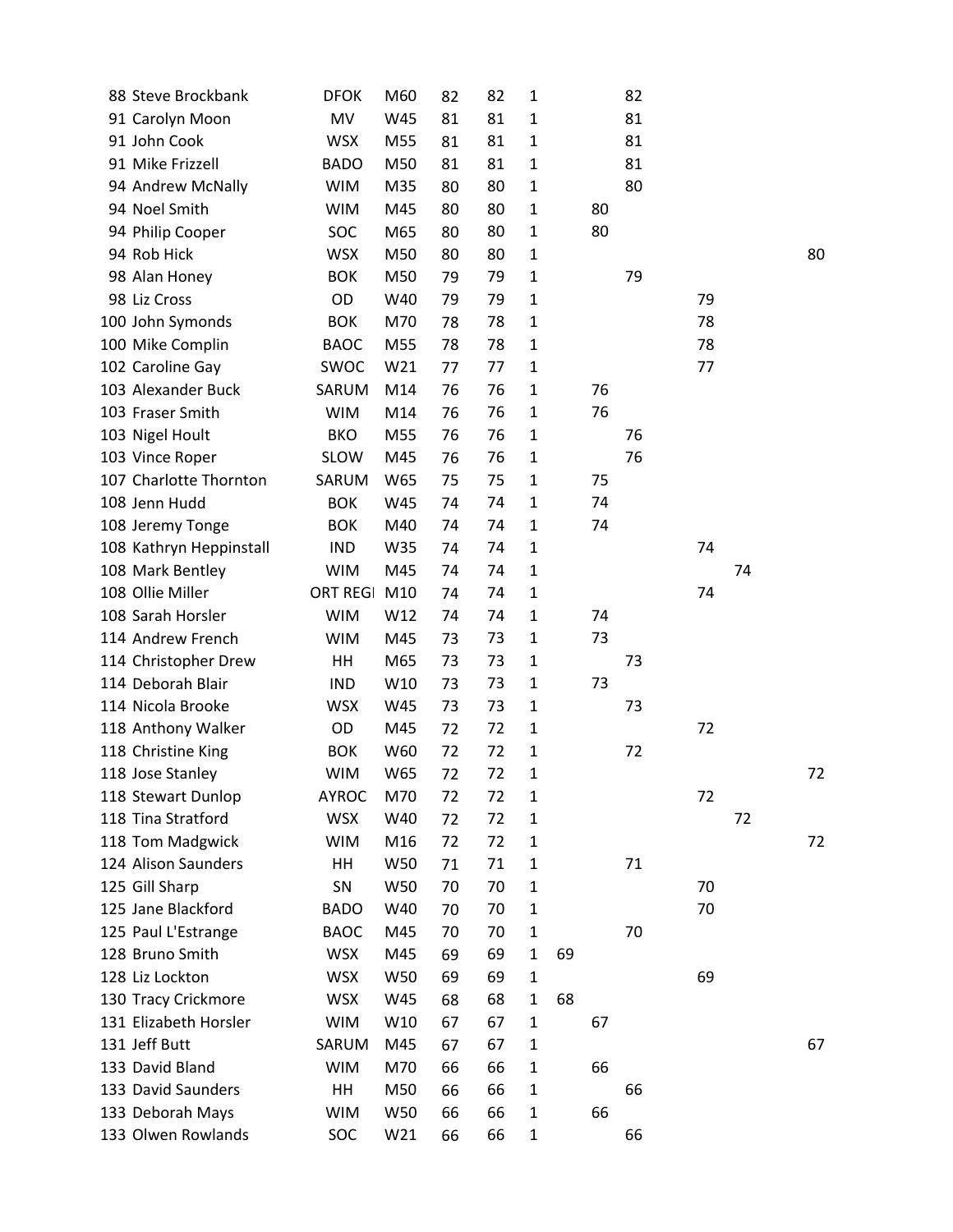| 137 Geoffrey Geere          | <b>TVOC</b> | M85 | 65 | 65 | 1            |    |    | 65 |    |    |    |
|-----------------------------|-------------|-----|----|----|--------------|----|----|----|----|----|----|
| 137 Kay Sayer               | <b>WSX</b>  | W65 | 65 | 65 | 1            |    |    |    |    |    | 65 |
| 137 Marcus White            |             |     | 65 | 65 | $\mathbf{1}$ |    |    |    |    | 65 |    |
| 137 Tim Jones               | <b>BAOC</b> | M45 | 65 | 65 | 1            |    |    | 65 |    |    |    |
| 141 Agnes and Yvette        | <b>WSX</b>  | W10 | 64 | 64 | $\mathbf{1}$ |    |    | 64 |    |    |    |
| 141 Andy Ward               | <b>SO</b>   | M50 | 64 | 64 | $\mathbf{1}$ |    |    |    | 64 |    |    |
| 141 Elliot Wilson           | <b>HYDE</b> | M10 | 64 | 64 | $\mathbf{1}$ |    | 64 |    |    |    |    |
| 141 Ian Lawson              | <b>WAOC</b> | M55 | 64 | 64 | 1            |    |    | 64 |    |    |    |
| 141 Judith Bland            | <b>WIM</b>  | W70 | 64 | 64 | $\mathbf{1}$ |    | 64 |    |    |    |    |
| 141 Martin Cross            | <b>WIM</b>  | M65 | 64 | 64 | $\mathbf{1}$ |    | 64 |    |    |    |    |
| 141 Sandra Vogel            | MV          | W45 | 64 | 64 | $\mathbf{1}$ |    |    | 64 |    |    |    |
| 148 Hugh Risebrow           | SOC         | M50 | 63 | 63 | 1            |    |    |    |    |    | 63 |
| 148 Stuart Norman           | <b>IND</b>  | M55 | 63 | 63 | $\mathbf{1}$ |    | 63 |    |    |    |    |
| 150 Nicholas Buck           | SARUM       | M16 | 62 | 62 | $\mathbf{1}$ |    | 62 |    |    |    |    |
| 150 Paul Borrows            | KMC         | M35 | 62 | 62 | $\mathbf{1}$ |    | 62 |    |    |    |    |
| 152 Elizabeth Snell         | SARUM       | W35 | 61 | 61 | $\mathbf{1}$ |    |    |    | 61 |    |    |
| 152 Keith Parkes            | <b>DFOK</b> | M65 | 61 | 61 | $\mathbf{1}$ |    |    | 61 |    |    |    |
| 154 Andrew Stirling         | <b>IND</b>  |     | 60 | 60 | 1            |    |    | 60 |    |    |    |
| 154 David Tonge             | <b>WIM</b>  | M75 | 60 | 60 | $\mathbf{1}$ |    | 60 |    |    |    |    |
| 154 Hilary Pickering        | <b>WIM</b>  | W55 | 60 | 60 | 1            |    |    | 60 |    |    |    |
| 154 Mike Elliot             | MV          | M60 | 60 | 60 | 1            |    |    | 60 |    |    |    |
| 158 Simon Branford          | <b>WIM</b>  | M21 | 58 | 58 | $\mathbf 1$  |    |    | 58 |    |    |    |
| 159 James Crickmore         | <b>WSX</b>  | M20 | 57 | 57 | 1            |    |    |    |    | 57 |    |
| 160 Joseph Garrett          | <b>IND</b>  | M10 | 56 | 56 | $\mathbf 1$  | 56 |    |    |    |    |    |
| 160 Patrick Staunton        | <b>WIM</b>  | M21 | 56 | 56 | $\mathbf{1}$ |    |    |    |    | 56 |    |
| 162 Bryn Gittins            | <b>IND</b>  | M55 | 55 | 55 | 1            |    |    | 55 |    |    |    |
| 162 Catherine Galvin        | <b>LOK</b>  | W50 | 55 | 55 | $\mathbf{1}$ |    |    | 55 |    |    |    |
| 164 Ben Risebrow            |             | M12 | 54 | 54 | $\mathbf{1}$ |    |    |    |    |    | 54 |
| 165 Liz Ward                | <b>SO</b>   | W55 | 53 | 53 | $\mathbf{1}$ |    |    |    | 53 |    |    |
| 165 Ruby Burton             | <b>WIM</b>  | W10 | 53 | 53 | 1            |    | 53 |    |    |    |    |
| 167 Bonny Greenfield & Mart | <b>HYDE</b> | W10 | 52 | 52 | 1            |    | 52 |    |    |    |    |
| 167 John Marsh              | <b>IND</b>  | M45 | 52 | 52 | 1            |    |    |    | 52 |    |    |
| 169 Claire Hutchinson       |             | W21 | 51 | 51 | 1            |    |    |    |    | 51 |    |
| 169 Paul Channing           | <b>SOFA</b> | M55 | 51 | 51 | 1            |    |    |    | 51 |    |    |
| 169 Penny Marshall          | <b>WIM</b>  | W45 | 51 | 51 | 1            |    |    | 51 |    |    |    |
| 172 Neal Burton             | <b>WIM</b>  | M21 | 50 | 50 | $\mathbf{1}$ |    |    | 50 |    |    |    |
| 172 Wendy White             | <b>WIM</b>  | W65 | 50 | 50 | 1            |    |    |    |    |    | 50 |
| 174 Max Etheridge           |             | M12 | 49 | 49 | 1            |    |    |    |    |    | 49 |
| 175 Alyson Greenfield       | <b>IND</b>  | W45 | 48 | 48 | 1            |    | 48 |    |    |    |    |
| 175 Emma Crickmore          | <b>WSX</b>  | W18 | 48 | 48 | 1            |    |    |    |    | 48 |    |
| 175 Jo Rich Moss            | <b>IND</b>  |     | 48 | 48 | $\mathbf{1}$ |    |    | 48 |    |    |    |
| 178 Gareth Roberts          | <b>IND</b>  | M21 | 47 | 47 | 1            |    | 47 |    |    |    |    |
| 178 Grace French            | <b>WIM</b>  | W10 | 47 | 47 | 1            |    | 47 |    |    |    |    |
| 180 Devon & Abbie Wilson    | <b>HYDE</b> | M10 | 44 | 44 | $\mathbf{1}$ |    | 44 |    |    |    |    |
| 181 Caroline Morris         | <b>WIM</b>  | W55 | 42 | 42 | 1            |    |    |    |    |    | 42 |
| 182 Chris Marshall          | <b>IND</b>  | M50 | 39 | 39 | $\mathbf{1}$ |    |    | 39 |    |    |    |
| 183 Jamie Young             | <b>IND</b>  | M10 | 37 | 37 | $\mathbf{1}$ |    | 37 |    |    |    |    |